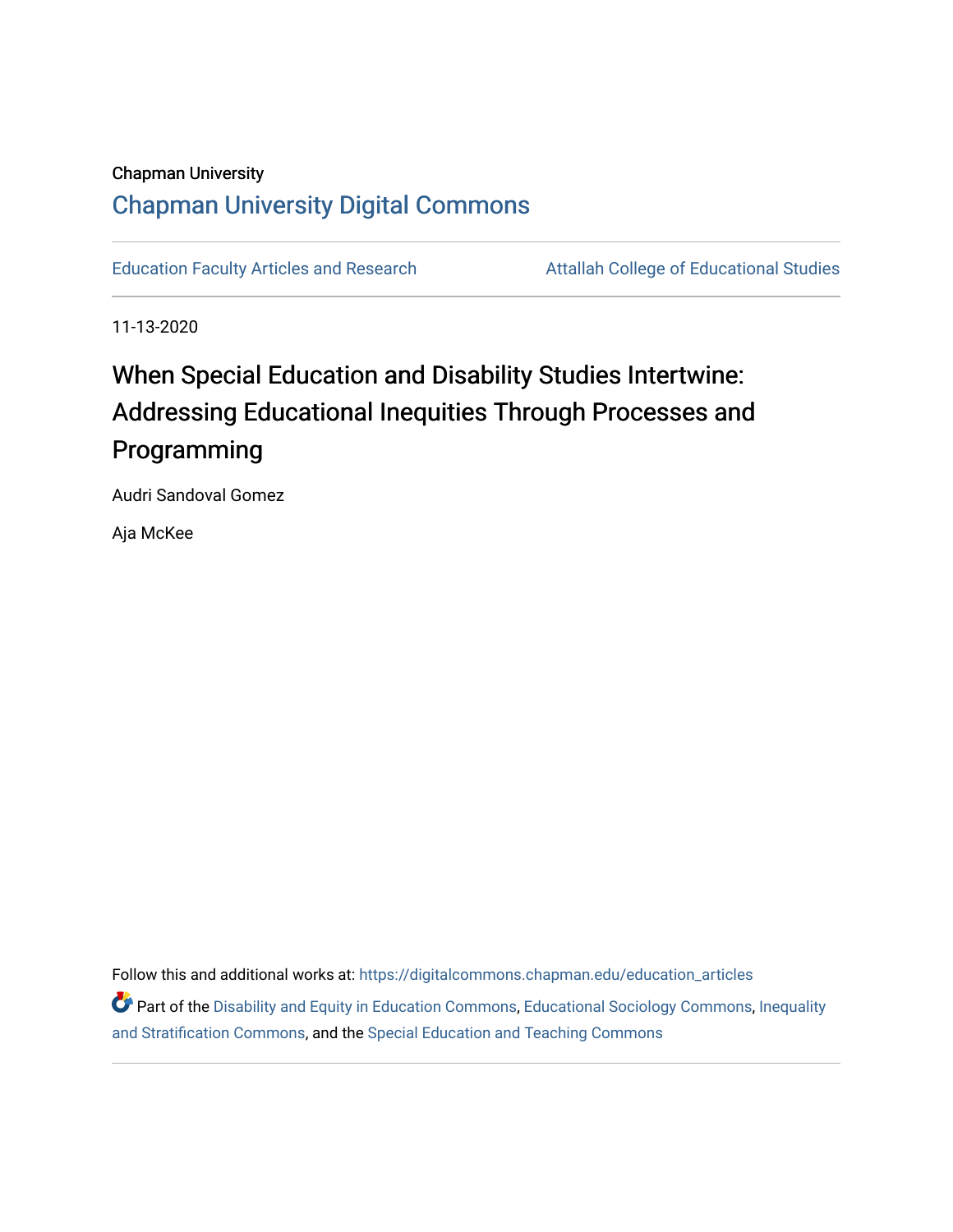## When Special Education and Disability Studies Intertwine: Addressing Educational Inequities Through Processes and Programming

## **Comments**

This article was originally published in Frontiers in Education, volume 5, in 2020. [https://doi.org/10.3389/](https://doi.org/10.3389/feduc.2020.587045) [feduc.2020.587045](https://doi.org/10.3389/feduc.2020.587045)

### Creative Commons License



This work is licensed under a [Creative Commons Attribution 4.0 License](https://creativecommons.org/licenses/by/4.0/).

Copyright The authors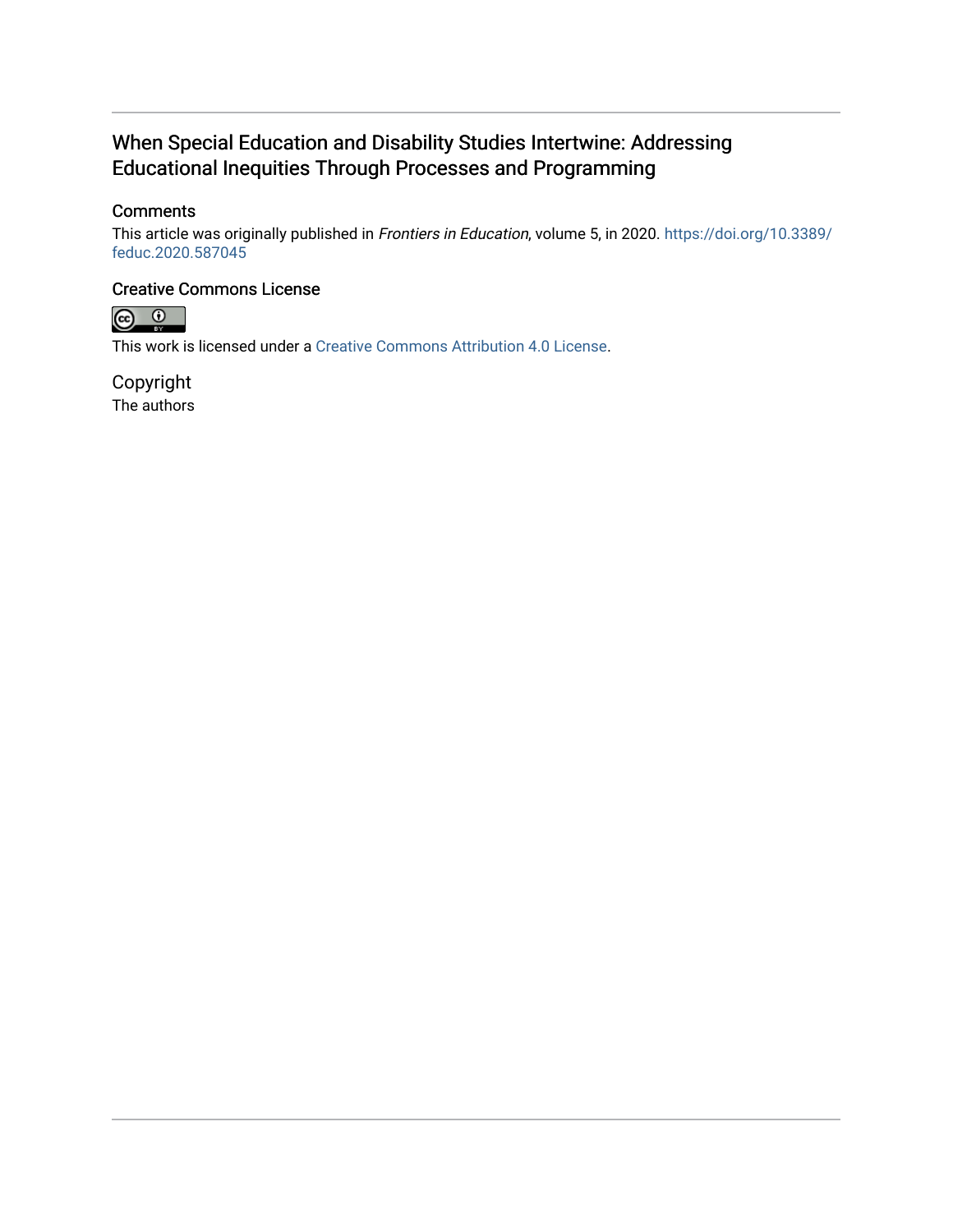



# When Special Education and Disability Studies Intertwine: [Addressing Educational Inequities](https://www.frontiersin.org/articles/10.3389/feduc.2020.587045/full) Through Processes and Programming

Audri Sandoval Gomez <sup>1</sup>\* and Aja McKee <sup>2</sup>\*

*<sup>1</sup> Thompson Policy Institute on Disability, Chapman University, Orange, CA, United States, <sup>2</sup> Department of Special Education, California State University, Fullerton, CA, United States*

**OPEN ACCESS** 

#### Edited by:

*Brahm Norwich, University of Exeter, United Kingdom*

## Reviewed by:

*Konstantinos M. Ntinas, Ministry of Education, Research and Religious Affairs, Greece Mhairi Catherine Beaton, Leeds Beckett University, United Kingdom*

#### \*Correspondence:

*Audri Sandoval Gomez [agomez@chapman.edu](mailto:agomez@chapman.edu) Aja McKee [amckee@fullerton.edu](mailto:amckee@fullerton.edu)*

#### Specialty section:

*This article was submitted to Special Educational Needs, a section of the journal Frontiers in Education*

Received: *24 July 2020* Accepted: *22 September 2020* Published: *13 November 2020*

#### Citation:

*Sandoval Gomez A and McKee A (2020) When Special Education and Disability Studies Intertwine: Addressing Educational Inequities Through Processes and Programming. Front. Educ. 5:587045. doi: [10.3389/feduc.2020.587045](https://doi.org/10.3389/feduc.2020.587045)*

The inception of the Education for All Handicapped Children Act (EAHCA) in 1975 provided hope and the opportunity for equitable educational experiences for individuals with disabilities. Forty-five years later, the United States remains in a deficit-driven, medical model educational system with deeply rooted inequities continuing to segregate students because of their disability. A disability studies in education framework allows for complex components of teaching and programming for students with disabilities to be explored in a practical way that promotes inclusive education for all students. Examining special education practices through a social model of disability with a focus on ability and access can eliminate the existing narrative. When impairment is viewed as a difference rather than a deficit, it compels educators to consider alternatives to pedagogy and programming. More importantly, it allows educators to focus more on access to curricula and less on students overcoming their disability. This manuscript examines how educational leaders can shape school culture, guide special education processes, and influence educators in their teaching practices, with a disability studies in education framework to address the educational injustices students with disabilities continue to face in our educational system.

Keywords: disability studies in education, special education, universal design, school culture, teacher training, school leadership

## INTRODUCTION

Individuals with disabilities have experienced long standing educational inequities. The Education for All Handicapped Children Act (EAHCA) of 1975 afforded individuals with disabilities the right to schooling with appropriate supports (Education for All Handicapped Children Act and Pub. L., [1975;](#page-5-0) [Yell et al., 1998\)](#page-6-0). This momentous time moved many individuals with disabilities out of institutions and into public schools. Disability rights activists, families, and those with disabilities believed their advocacy for educational equality had finally materialized. In 1990, EAHCA was amended to the Individuals with Disabilities Education Act (IDEA) which afforded additional educational opportunities for students with disabilities [\(Ashby and Cosier, 2016\)](#page-5-1). Although it was perceived that IDEA was a just law, we soon realized segregation and inequities would continue in the educational system through special education.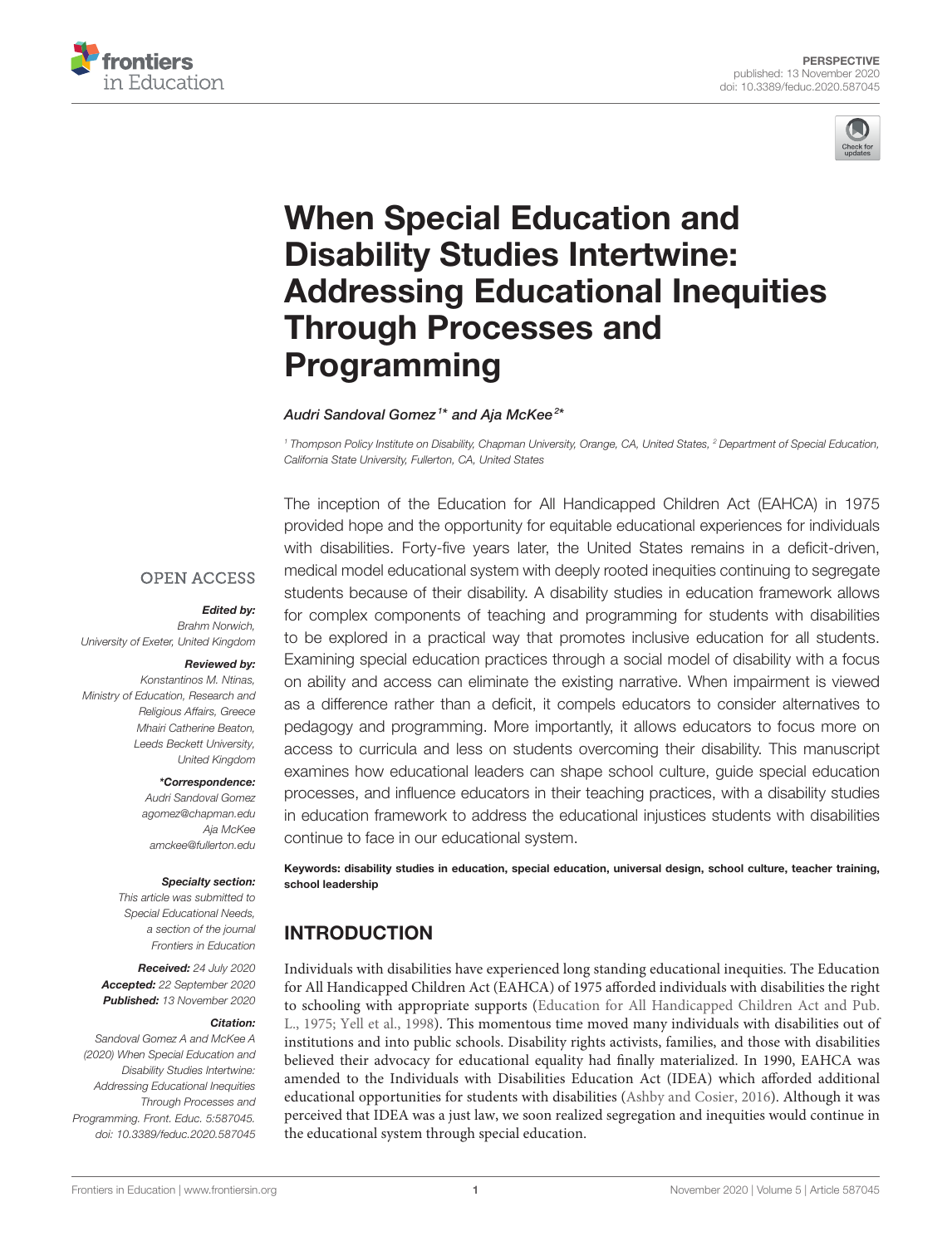Under IDEA, special education provides "specially designed instruction, at no cost to the parents, to meet the unique needs of a child with a disability" (section 300.39) in the least restrictive environment stating, "To the maximum extent appropriate, children with disabilities, including children in public or private institutions or other care facilities, are educated with children who are non-disabled" (section 300.114) [\(Individuals With Disabilities Education Act 20 U.S.C. §, 2004\)](#page-5-2). Least restrictive environment regulations have created a range of special education placements [\(Taylor, 1988\)](#page-6-1). Inclusion or inclusive education are not defined under the LRE statute, leaving interpretation of this regulation to educators, which has caused continued segregation for students with disabilities (SWD). Furthermore, special education highlights the needs of the child with a disability through the medical model framework (Valle and Connor, [2011\)](#page-6-2) focused on identification and remediation [\(Ashby, 2012\)](#page-5-3), exacerbating the focus of the disabled from ablebodied individuals.

Since the inception of IDEA, disability scholars, advocates, and individuals with disabilities have sought to examine least restrictive environment and respond to the medical model framework, as it continues to limit, label, segregate, and oppress individuals. In the 1990's, the social model of disability became a popular notion that rejected the deficit-driven focus, pathologizing disability in education [\(Gabel, 2009\)](#page-5-4). Naraian and Schelssinger [\(2017\)](#page-6-3) explained, "Adopting a social model of disability in education requires that we deflect a focus on deficitwithin-students to the (in)capability of the schooling context to be supportive of a range of learning differences" (p. 82). Connor et al. [\(2008\)](#page-5-5) posited the social model embodies the tenets of Disability Studies in Education (DSE), which include

(a) contextualize disability within political and social spheres; (b) privilege the interests, agendas, and voices of people labeled with disability/disabled people; (c) promote social justice, equitable and inclusive educational opportunities, and full and meaningful access to all aspects of society for people labeled with disability/disabled people; and (d) assume competence and reject deficit models of disability. (p. 448)

In this article, we examine how school leaders provide leadership through a DSE lens to transform school culture, the individualized education program (IEP) process, and classroom teaching, all resulting in programming for SWD.

## Shaping an Inclusive School Culture

In creating equitable learning environments and opportunities for SWD, [Connor \(2016\)](#page-5-6) reminded us that educators should "be aware of the history of people with disabilities, their subjection to ableism, and their struggle for rights as citizens" (p. 228). Understanding the "why" of inclusive education and equality can shape educators in "how" to move forward. A school culture that does not embody inclusive education and its beliefs and values can impact the success of SWD in general education classrooms [\(Carrington, 1999\)](#page-5-7).

School leaders can influence an inclusive and equitable school culture, resulting in how educational practices are delivered [\(Carrington, 1999\)](#page-5-7). As school leaders advocate for equality, they set the tone for educators; however, this does not always come without pushback. School leaders must impart knowledge of injustice, deficit-driven models, and ableism to promote a culture of equality and social justice. They must acknowledge and embody the notion that all students are deserving of equal educational opportunities. School leaders have the responsibility to promote full and meaningful educational access by providing training opportunities, resources, and time for educators to implement equitable instruction and educational spaces. We must also acknowledge "changes in the deep structure of schooling require the kind of substantive support that can come only from policy changes, accompanied by significant shifts in public perceptions of what schools should be and do" [\(Tye, 1987,](#page-6-4) p. 284). The role of school leaders can greatly influence the culture of a school.

## The Shift From a Deficit-Driven IEP

School leaders can reinforce and support how the individualized education program (IEP) is developed and implemented by imparting a strengths-based approach with their teachers, rather than focusing on a deficit-driven model. The IEP is a compulsory process and document that governs the education for SWD. The law-driven approach of the IEP serves several purposes, including making sure (a) all components of the program are addressed, (b) parent participation is included, and (c) a continuum of services and placements are considered [\(Sweet and Williams, 2006\)](#page-6-5). The prescriptive IEP process tends to focus heavily on disability, which derives from a medical model framework. [McLaughlin](#page-5-8) [\(2016\)](#page-5-8) stated, "At the core of unearthing how this document defines disability, then, is the understanding the deficit ideology of disability" (p. 86). It is necessary for school leaders to ensure teachers are following the mandated guidelines to ensure SWD are provided with a sound and legally defensible IEP (Sweet and Williams, [2006\)](#page-6-5).

The 1997 and 2004 United States IDEA revisions of the IEP requirements provided a more thorough, accountability-driven document, but it also brought focus on disability, contributing to a negative perception of disability and ableist ideologies [\(McLaughlin, 2016\)](#page-5-8). Further, the IEP has become rifled with scientific and psychological terms, which is daunting for many parents and inhibits quality collaboration from general education teachers and families [\(Valle and Connor, 2011\)](#page-6-2). The focus on IEP goals driven by student deficits "suggests an individual focus in terms of intervention outcomes rather than a societal focus, which would include the child's participation in activities that are meaningful and that involve interaction with other people" [\(Klang et al., 2016,](#page-5-9) p. 47). [Jozwik et al. \(2018\)](#page-5-10) posited a similar sentiment, stating IEP goal development has lacked relevant and meaningfulness for students, including those with culturally and linguistically diverse needs. School leaders can guide their teachers in using a strengths-based approach to IEP goal development, which would provide more inclusive opportunities for SWD [\(Elder et al., 2018\)](#page-5-11). As IDEA points out, annual goals must also "enable the child to be involved in and make progress in the general education curriculum" [\(McLaughlin, 2016;](#page-5-8) 34 CFR 300.320 through 300.324, 2014, p.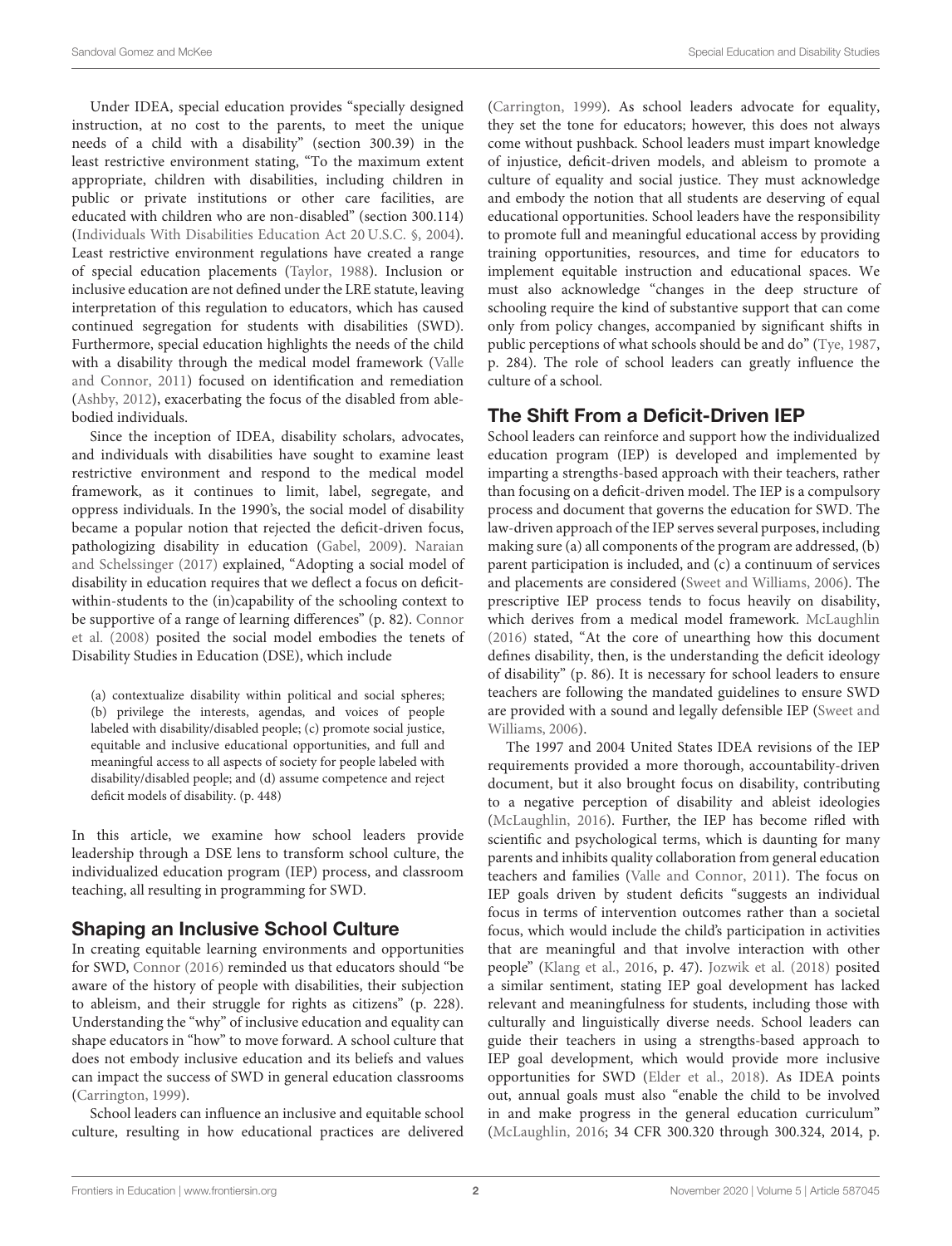85). This latter part of goal development is often forgotten, and goals are used to keep students out of the least restrictive environment. The school leaders' role is critical in shifting the dialogue from a focus on student deficits to supporting the team in identifying ways to strategically support the student in a more inclusive educational setting. When IEP goals are examined from a DSE perspective, rather than a deficit-driven focus, we can begin to look at IEP goals differently. A DSE framework diverts us from a place of overcoming and normalizing [\(Linton, 1998\)](#page-5-12) to a place of access and equity.

In the IEP, part of the school leaders' positions may be to question the assumptions of others surrounding disability [\(McLaughlin, 2016\)](#page-5-8) and to "question and reconstruct the IEP as a tool toward inclusive and equitable school for students with disabilities" (p. 98). School leaders may have discussions with school staff, outside of the IEP, to explore general beliefs and values related to disability. Everyone brings their personal and professional experiences and education, related to disability, to the IEP. This is important because while this should not influence IEP recommendations, this can essentially shape the ways in which team members access the continuum of services and placements.

Additionally, school leaders should facilitate an IEP without a predetermined agenda-driven mindset that supports meaningful and deep conversations with parents, teachers, and service providers. Parents need to feel at ease to share their thoughts, whether those align with checking off the "IEP boxes." The reason for this is "the bulk of litigation concerns the central obligation for school districts to provide each eligible student with a 'free appropriate public education' (FAPE), with many of these FAPE cases including alleged procedural violations" [\(Zirkel and Hetrick, 2017,](#page-6-6) p. 220). IDEA defines FAPE as special education and related services being provided without charge, at public expense and under public supervision. This includes meeting the standards of the state educational agency, including an appropriate education through the state (preschool to secondary), which are provided in conformity with the IEP (IDEA, 20 U.S.C. § 1400).

[Zirkel and Hetrick \(2017\)](#page-6-6) implemented a case law analysis, examining the frequency and outcomes of procedural violations in IEPs. While it was found violations occurred in parent participation, IEP components, IEP development, and the IEP team, it was recommended the "priority should be on developing a relationship of trust with the child's parents and producing notable progress for the child" [\(Zirkel and Hetrick, 2017,](#page-6-6) p. 232), as opposed to a focus on case law. Although case law tends to drive educator practices, teachers must still have the ability to ensure access in the classroom.

## Ensuring Access in the Classroom

Access in the classroom refers to the physical space of the general education classroom, as well-access to general education curriculum. Further, access to general education means that SWD will have meaninful education opportunities with their nondisabled peers [\(Cosier et al., 2013\)](#page-5-13). School leaders can support student access by guiding their teachers in utilizing [Ashby's](#page-5-3) [\(2012\)](#page-5-3) four factors which prepare teachers for inclusive education from a DSE framework. These include (a) strengths and needsbased approach, (b) teachers as problem solvers, (c) rethinking student assessment, and (d) teachers as agents of change. These four factors charge educators to resist the dominant discourse surrounding able bodied and disabled, or normal and abnormal. Educators can then focus on how to support, accommodate, and universally design instruction for all rather than targeting the individuals' impairment. Using Universal Design for Learning (UDL) creates learning opportunities and access to instruction for all students with a strengths-based approach, rather than a focus on remediation [\(Cosier et al., 2016\)](#page-5-14). UDL is a framework which aims to make learning accessible for learners with varied needs by offering multiple means of representation, expression, and engagement [\(Rose and Meyer, 2002\)](#page-6-7). When school leaders support teams in viewing disability not solely as a deficit, but understanding how disability can be socially constructed, we can begin to move further away from the notion that general educators can only teach able-bodied students.

Special educators' roles vary from self-contained special education teachers to co-teaching with their general education counterparts. School leaders can support edcuators in the complexity of navigating these various roles, coupled with adhering to policies and federal mandates, subsequently having an impact on how and where they teach. Special education becomes "remediation of identified deficits, with a goal of moving the person toward more normative ways of being" (Cosier and Ashby, [2016,](#page-5-15) p. 5). The structure of the special education system demands identification and remediation of deficits that have resulted in special educators struggling to presume the competence of the individuals they teach [\(Biklen and Burke,](#page-5-16) [2006\)](#page-5-16). This is not the fault of special educators, as the system enforces and perpetuates this notion.

Collaboration is a key factor in successful inclusion practices. As inclusive opportunities have increased over the years (US Department of Education Office of Special Education Rehabilitative Services, [2014\)](#page-6-8), there has been a great shift in collaboration between general and special educators [\(Connor,](#page-5-6) [2016\)](#page-5-6). Special educators are taught to collaborate; however, that may look different when using a DSE lens. Disability studies in education reminds us we must intentionally "promote social justice, equitable and inclusive educational opportunities, and full and meaningful access to all aspects of society for people labeled with disability" [\(Connor, 2016,](#page-5-6) p. 223). To advocate for equality for all students, school leaders must foster relationships between general and special educators by encouraging shared decision making and responsibilities. School leaders can cultivate co-teaching partnerships and ensure these teams have sufficient, quality meeting time, resources, and training. School leaders can guide the conversations on their campus to focus more on providing appropriate educational supports for SWD to ensure all students receive equitable educational opportunities.

We cannot continue to expect educators to make systemic changes in their pedagogy and recommendations of educational placements without education, training, and administrative support. School leaders must seek the necessary resources and professional development so teachers can implement research-based interventions, accommodations, modifications,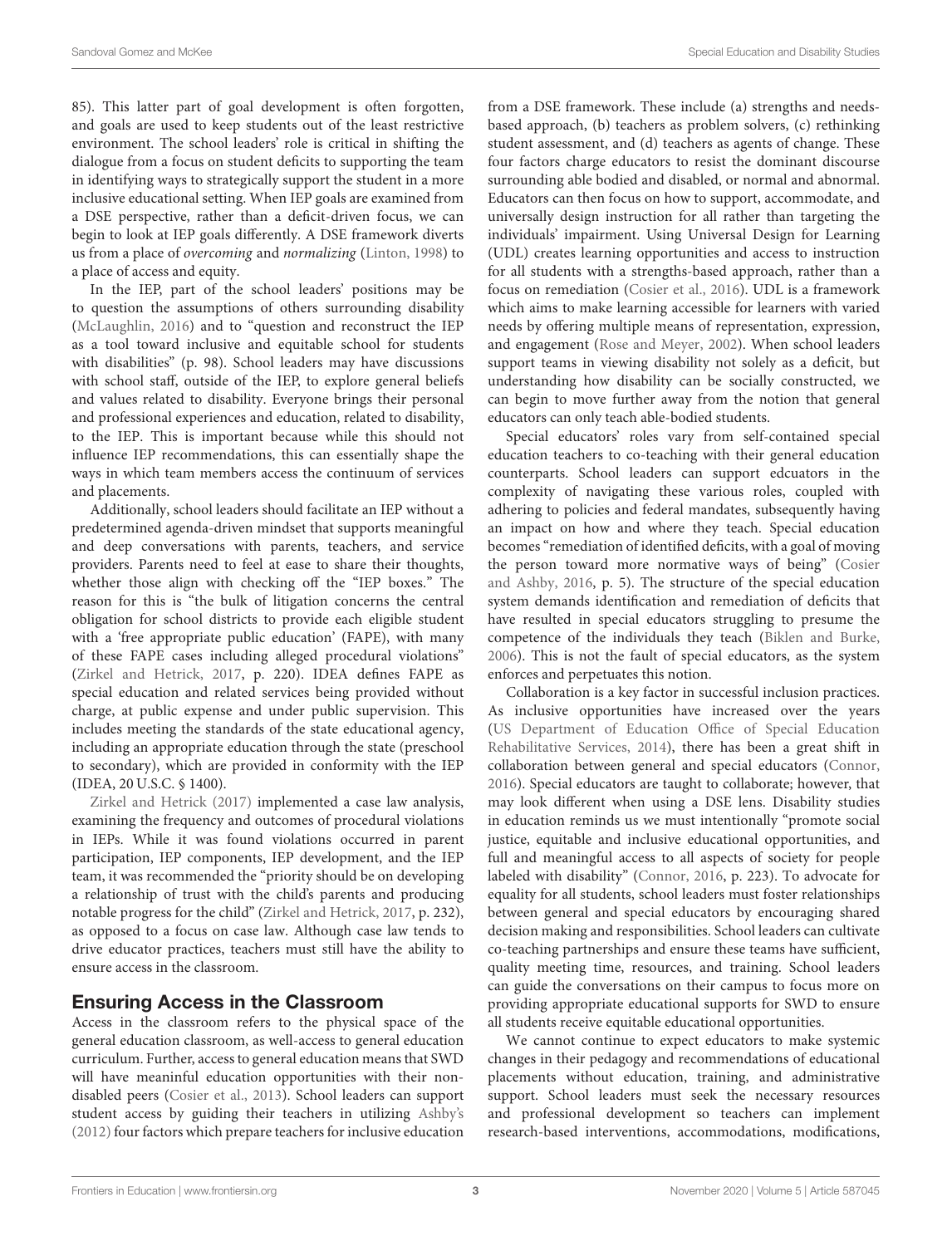assistive technology, and universally designed instruction to meet the needs of various learning profiles in the least restrictive environment.

## **DISCUSSION**

School leaders play a significant role in shaping school culture and influencing the operations at school sites. Leaders who seek for equitable and inclusive educational opportunities for all students can support educators in achieveing this by providing teacher training and resources [\(Causton-Theoharis et al., 2011\)](#page-5-17). Additionally, with revisions of IDEA in 1997 and 2004 (Public Law 105-17 and 108-446), we have begun to see a concerted effort to increase inclusive practices by integrating SWD in general education classrooms [\(Blanton and Pugach, 2007;](#page-5-18) [Young,](#page-6-9) [2011\)](#page-6-9). A DSE perspective forces leaders and educators to view educational placements as a civil right, where all SWD should have access equal to their non-disabled peers. In this way, educationally based work becomes socially just. Danforth (2014) may have said it best when he stated, "Educators who are devoted to the ethical mission of inclusive education often view their work as an important strand of the larger Disability Rights Movement" (as cited in [Danforth, 2016,](#page-5-19) p. x).

Furthermore, school leaders can cultivate a community of learners by shifting the lens of teachers who view disability in a way that inhibits an inclusive educational environment

### **REFERENCES**

- <span id="page-5-3"></span>Ashby, C. (2012). Disability studies and inclusive teacher preparation: a socially just path for teacher education. Res. Pract. Persons Severe Disabl. 37, 89-99. doi: [10.2511/027494812802573611](https://doi.org/10.2511/027494812802573611)
- <span id="page-5-1"></span>Ashby, C., and Cosier, M. (2016). "The work and history of special education," in Enacting Change from within: Disability Studies Meets Teaching and Teacher Education, eds M. Cosier and C. Ashby (New York, NY: Peter Lang Publishing), 61–81.
- <span id="page-5-16"></span>Biklen, D., and Burke, J. (2006). Presuming competence. Equity Excell. Educ. 39, 166–175. doi: [10.1080/10665680500540376](https://doi.org/10.1080/10665680500540376)
- <span id="page-5-18"></span>Blanton, L. P., and Pugach, M. C. (2007). Collaborative Programs in General and Special Teacher Education: An Action Guide for Higher Education and State Policymakers. Center for Improving Teacher Quality. Available online at: [http://programs.ccsso.org/content/pdfs/CPGSTE%20Action%20Guide](http://programs.ccsso.org/content/pdfs/CPGSTE%20Action%20Guide%20PDF%20Final.pdf) [%20PDF%20Final.pdf](http://programs.ccsso.org/content/pdfs/CPGSTE%20Action%20Guide%20PDF%20Final.pdf) (accessed May 10, 2020).
- <span id="page-5-7"></span>Carrington, S. (1999). Inclusion needs a different school culture. Int. J. Incl. Educ. [3, 257–268. doi: 10.1080/13603119928](https://doi.org/10.1080/136031199285039) 5039
- <span id="page-5-17"></span>Causton-Theoharis, J., Theoharis, G., Cosier, M., and Orsati, F. (2011). Does selfcontained special education deliver on its promises? A critical inquiry into research and practice. J. Specl. Educ. Leadersh. 24, 61–78.
- <span id="page-5-6"></span>Connor, D. J. (2016). "Analyzing school cultures and determining dynamics to enact co-teaching from a disability studies perspective," in Enacting Change from within: Disability Studies Meets Teaching and teacher Education, eds M. Cosier and C. Ashby (New York, NY: Peter Lang Publishing), 221–242.
- <span id="page-5-5"></span>Connor, D. J., Gabel, S. L., Gallagher, D. J., and Morton, M. (2008). Disability studies and inclusive education—Implications for theory, research, and practice. Int. J. Incl. Educ. [12, 441–57. doi: 10.1080/136031108023](https://doi.org/10.1080/13603110802377482) 77482
- <span id="page-5-14"></span>Cosier, M., Gomez, A., McKee, A., and Beggs, S. (2016). "Three ways to use the common core state standards to increase access to general education contexts for students with disabilities," in Enacting Change from within: Disability Studies

[\(Sapon-Shevin, 2003\)](#page-6-10). When disability is not considered a deficit of the individual, but instead an impairment in which society has created and is responsible for addressing [\(Linton, 1998\)](#page-5-12), the problem is no longer within the individual but instead with the environment surrounding the individual [\(Linton, 1998\)](#page-5-12). Further, [Biklen and Burke \(2006\)](#page-5-16) argued:

The observer's obligation is not to project an ableist interpretation on something another person does, but rather to presume there must be a rationale or sympathetic explanation for what someone does and then try to discover it, always from the other person's perspective (p. 168).

Presuming competence elicits the idea all individuals are part of a community to which they are important and belong. This notion of community must be addressed within the school culture. Furthermore, to promote social justice, equitable and inclusive educational opportunities, and full and meaningful access, school leaders must build the learning capacity of their educators to teach all students. This would allow for meaningful inclusive education to occur.

## AUTHOR CONTRIBUTIONS

The manuscript was collaboratively worked on by both authors.

Meets Teaching and Teacher Education, eds M. Cosier and C. Ashby (New York, NY: Peter Lang Publishing), 61–81.

- <span id="page-5-15"></span>Cosier, M., and Ashby, C. (2016). Enacting Change From Within: Disability Studies Meets Teaching and Teacher Education. New York, NY: Peter Lang.
- <span id="page-5-13"></span>Cosier, M., Causton-Theoharis, J., and Theoharis, G. (2013). Does access matter? Time in general education and achievement for students with disabilities. Remedial Spec. Educ. [34, 323–332. doi: 10.1177/07419325134](https://doi.org/10.1177/0741932513485448) 85448
- <span id="page-5-19"></span>Danforth, S. (2016). "How to have hope while waiting for the disability revolution," in Enacting Change from within: Disability Studies Meets Teaching and Teacher Education, eds M. Cosier and C. Ashby (New York, NY: Peter Lang Publishing).
- <span id="page-5-0"></span>Education for All Handicapped Children Act and Pub. L. No. 94-142, U.S. Department of Education (1975).
- <span id="page-5-11"></span>Elder, B. C., Rood, C. E., and Damiani, M. L. (2018). Writing strength-based IEPs for students with disabilities in inclusive classrooms. Int. J. Whole School. 14, 116–153.
- <span id="page-5-4"></span>Gabel, S. L. (2009). Disability Studies in Education: Readings in Theory and Method. New York, NY: Peter Lang.
- <span id="page-5-2"></span>Individuals With Disabilities Education Act 20 U.S.C. § 1400, U.S. Department of Education. (2004).
- <span id="page-5-10"></span>Jozwik, S. L., Cahill, A., and Sánchez, G. (2018). Collaboratively crafting individualized education program goals for culturally and linguistically diverse students. Prev. Sch. Fail. 62, 140–148. doi: [10.1080/1045988X.2017.1393791](https://doi.org/10.1080/1045988X.2017.1393791)
- <span id="page-5-9"></span>Klang, N., Rowland, C., Fried-Oken, M., Steiner, S., Granlund, M., and Adolfsson, M. (2016). The content of goals in individual educational programs for students with complex communication needs. Augment. Altern. Commun. 32, 41–48. doi: [10.3109/07434618.2015.1134654](https://doi.org/10.3109/07434618.2015.1134654)
- <span id="page-5-12"></span>Linton, S. (1998). Claiming Disability: Knowledge and Identity. New York, NY: University Press.
- <span id="page-5-8"></span>McLaughlin, K. (2016). "Institutional construction of disability as a deficit: Rethinking the individualized education plan," in Enacting Change from within: Disability Studies Meets Teaching and Teacher Education, eds M. Cosier, and C. Ashby (New York, NY: Peter Lang Publishing), 39–60.